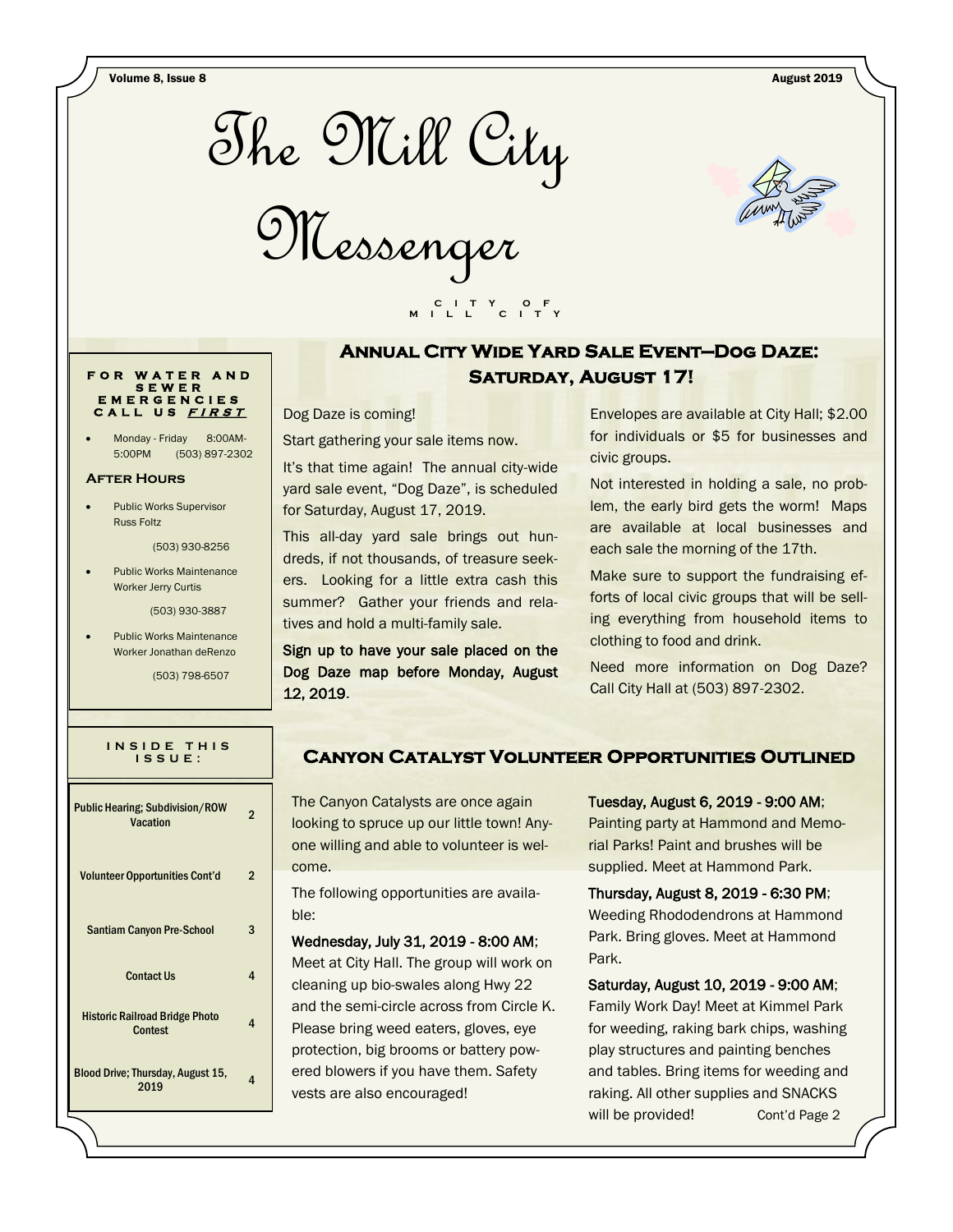### **P u b l i c H e a r i n g N o t i c e — S u b d i v i s i o n / R i g h t - o f - W a y V a c a t i o n**

The City has received two applications from Rex Lucas and Scott Baughman, SBC Construction, requesting the City approve a 15-lot subdivision. The proposed Freeman Meadows Subdivision is located on a 4.12-acre tract of land that is located south of SE Hazel Street and between SE 5th Avenue and SE 6th Avenue rights-of-way. The applicant requests the City vacate a 25' x 130' long portion of the SE 5th Avenue right-of-way as part of the subdivision approval.

The proposed subdivision includes 15 new residential building lots, ranging in size from 8.900 square feet to 10,361 square feet. The proposed subdivision includes offsite street improvements to SE 5th Avenue, SE 6th Avenue and storm drainage improvements. The property is zoned R-2 Multi-family residential which permits the construction of either single-family homes

or duplexes on lots larger than 8,000 square feet in size.

A public hearing concerning the matter was held before the Planning Commission on Tuesday, July 16, 2019 .The City Council will hold a public hearing on Tuesday, August 13, 2019, beginning at 6:30 p.m. at the City Hall, 444 1st Ave, Mill City. The City Council will review the recommendation of the Planning Commission and make a decision based on the criteria for a subdivision. The criteria are found in the Mill City Zoning Code, Title 17, Chapter 17.16 "R-2 Residential Zone" and the Mill City Subdivision Code, Chapter 16.16 "Subdivision Tentative Plat". The Searchable City Code can be viewed under "Documents" at the City of Mill City website: http://www.ci.millcity.or.us/

The application, decision criteria and staff report will be available at City Hall seven days prior to the hearing.

The City Council may either approve, deny or approve the application with conditions or modifications. Any person wishing to provide testimony must address the decision criteria.

Failure to raise an issue precludes appeal and failure to specify to which criterion the comment is directed precludes appeal based on that criterion.

City Hall is accessible to persons with disabilities. Please call City Hall (503.897.2302) by noon the day before the meeting if you need an interpreter for the hearing impaired or any other special accommodation or if you have any questions related to the application.

### **Volunteer Opportunities Cont'd from Page 1**

Saturday, August 24, 2019 - 9:00 AM; Weeding at Hammond Park and City Hall. Bring weeding supplies. Meet at City Hall.

Monday, August 26, 2019 - 8:00 AM; Meet at NE Wall Street. Pressure washing public works building to prepare for Railroad Bridge Centennial Celebration display area. Bring stiff bristled broom and rags.

Thursday, August 29, 2019 - 8:00 AM; Continuation of work from August 26th clean up.

Wednesday, September 4, 2019 -

8:00 AM; Meet at Hammond Park. Bridge trash clean up, weeding on NE Wall St and around 1st Avenue side of bridge.

Thursday, September 12, 2019 - 8:00 AM; Meet at NE Wall Street. Volunteers will complete any unfinished work in preparation for the Railroad Bridge Centennial Cele-

The Canyon Catalysts thank you in advance for volunteering!

bration.

Any questions? Contact Dawn Plotts or Anita Leach.

time **Helping** improve offer you service give however<br> **Suppose the COVE Šskill** ocialising fun sup time involved motivate human generous nitiativė thanl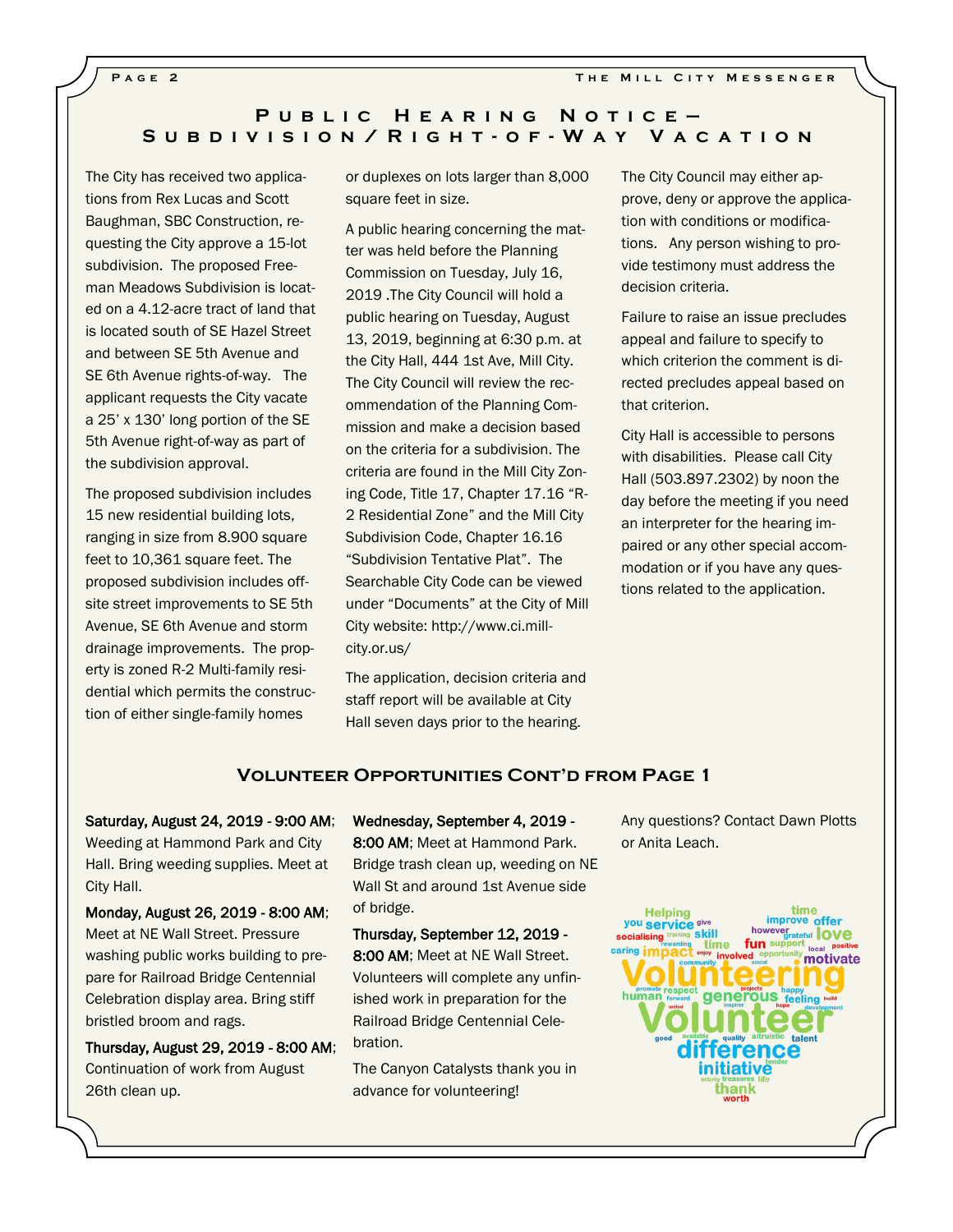# **PARENTS:**

Do you live in the Santiam Canyon School District and have a 4 or 5 year old child who is ready to take the next step from preschool, but not old enough for kindergarten?

(Children must be born between  $9/1/14$  &  $8/31/15$ .)

The Santiam Canyon School District, in partnership with Strengthening Rural Families, is excited to offer

# **Santiam Canyon Preschool**

This preschool is FREE and for students not yet eligible for Kindergarten who will be attending school in the Santiam Canyon School District in 2020-21.

YOU MUST LIVE IN THE SANTIAM CANYON SCHOOL DISTRICT

MONDAY - THURSDAY (on the school calendar)

Morning session: 8:10am-11:10am OR Afternoon session: 12:10pm-3:10pm

(Times subject to change later this spring)

Held in the Santiam Canyon Early Childhood Center @ 233 SW 3rd St. Mill City, OR 97360

Please pre-register. To sign up or if you have questions, contact Santiam Canyon School District at (503) 897-2321 or 150 SW Evergreen St., Mill City



PO Box 197, Mill City, OR 97360 150 SW Evergreen St., MIII City, OR 97360



535 S. 19th St., #147 Philomath, OR 97370 www.ruralfamilies.org (541) 929-2535



Program funding provided by: . Doris J. Wipper Fund of the Oregon **Community Foundation** 

Supported by generous donations from: . Doris J. Wipper Fund of the OCF

- . S.I. Jagger Blount Fund of the OCF
- Larry & Jeanette Epping Foundation
- . Lora & Martin Kelley Family Foundation